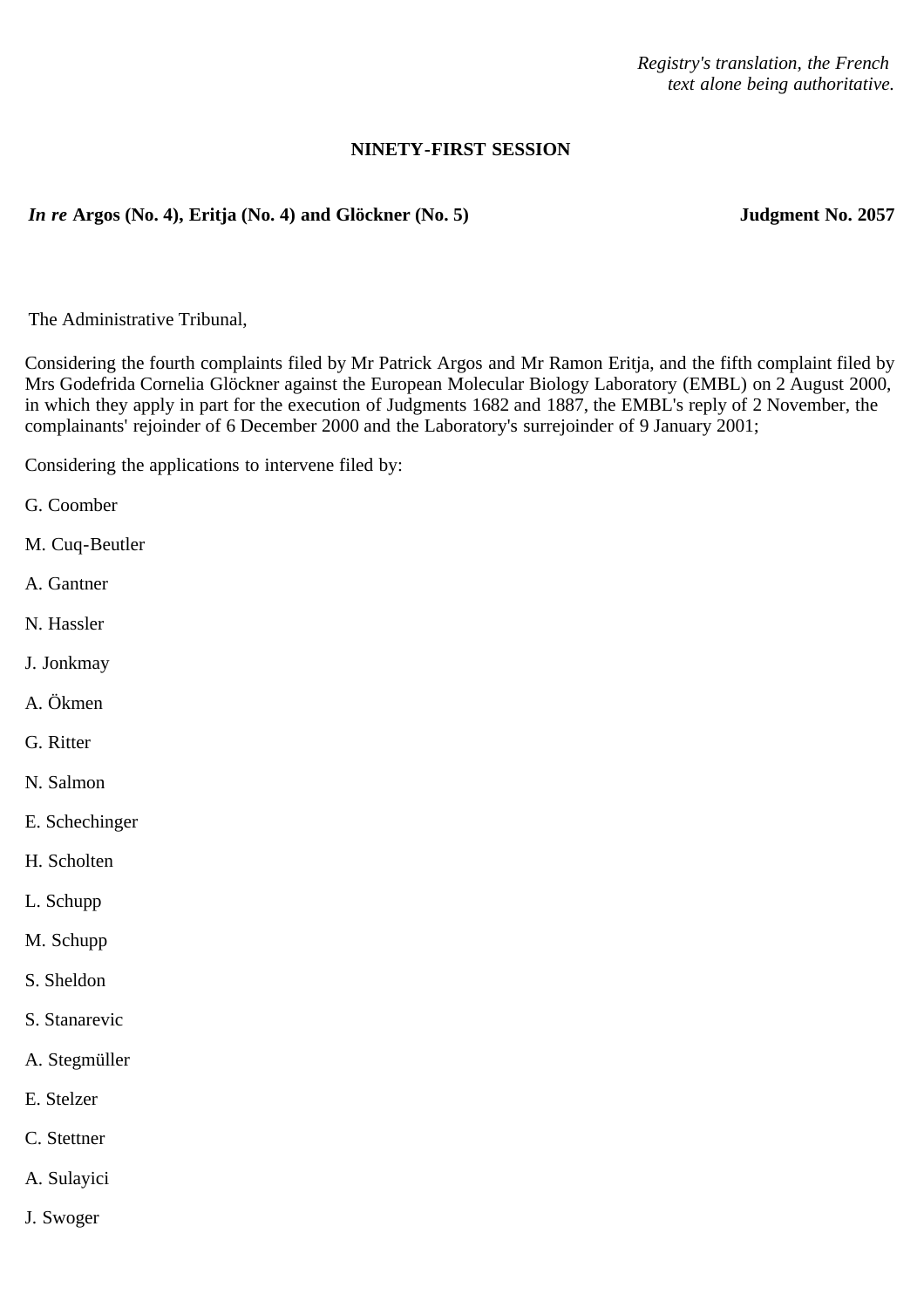- J. Tooze
- A. Weck
- S. Winkler
- W. Winkler
- H. Wittmann
- D. Young;

Considering Article II, paragraph 5, of the Statute of the Tribunal;

Having examined the written submissions and decided not to order hearings, which none of the parties has applied for;

Considering that the facts of the case and the pleadings may be summed up as follows:

A. Since 1 January 1982 the EMBL has been using the system of the Coordinated Organizations [\(1\)](#page-7-0) as a standard of reference for the adjustment of staff pay. On 28 June 1995 the Council of the Laboratory, deeming that it was not bound by the decisions of the Coordinated Organizations or by the recommendations of their Coordinating Committee on Remuneration (hereinafter "the Coordinating Committee"), adopted a resolution rejecting the recommendations made in the Coordinating Committee's 40th report and approving, as from 1 July 1995 only, those contained in the 45th report but without applying the downward adjustments proposed therein. In Judgment 1682 (*in re* Argos and others) of 29 January 1998, the Tribunal quashed the Director-General's decisions rejecting the internal appeals which ten staff members, supported by one hundred and sixty-nine others, had filed against a memorandum notifying them of the Council's decisions. Following that judgment, the Council decided on 2 July 1998 not to alter the previously determined adjustments of their pay for 1995. However, in Judgment 1887 (*in re* Argos No. 3 and others) of 8 July 1999, the Tribunal, ruling on an application for execution, sent the cases back to the EMBL and invited it to take the decisions set out in the judgment under 12, which provided inter alia that:

"The Laboratory must therefore apply the decisions for the period in question. The evidence shows that the Council's Resolution of 2 July 1998 does not satisfactorily execute Judgment 1682; the individual measures taken in application thereof must be rescinded."

On 24 November 1999 the Council adopted a resolution in which it agreed, in principle, to fund salary adjustments as recommended in the Coordinating Committee's 40th and 45th reports, with effect from 1 July 1995.

On 10 January 2000 the Chairperson of the Staff Association transmitted to the Director-General the internal appeals that five members or former members of staff, including the complainants, had filed against the Laboratory's failure to execute Judgment 1887. The Director-General formally acknowledged receipt of the appeals on 13 January and proposed awaiting the Council's decision on the execution of Judgment 1887. He specified that the proposal would not prejudice the appellants' rights. He asked the Chairperson to forward his letter to the appellants and provide written confirmation of their acceptance of his proposal. On 14 January the Chairperson replied that the Staff Association Committee had no quarrel with the way he proposed to deal with the internal appeals. However, the complainants, who are not members of the Committee, assert that they were informed neither of the Director-General's letter of 13 January nor of the proposal it contained.

On 21 March the Council adopted a resolution on the execution of Judgment 1887, in which it decided to apply retroactively, for the period from 1 July 1995 to 30 June 1996, the adjustments recommended by the Coordinating Committee in its 40th and 45th reports, plus interest on arrears at the rate of 10 per cent a year as required by Judgment 1682. The following table was included in the resolution:

| 40th   | 45th   | EMBL [adjustment] 1995 | Adjustment due |
|--------|--------|------------------------|----------------|
| Report | Report |                        |                |
|        |        |                        |                |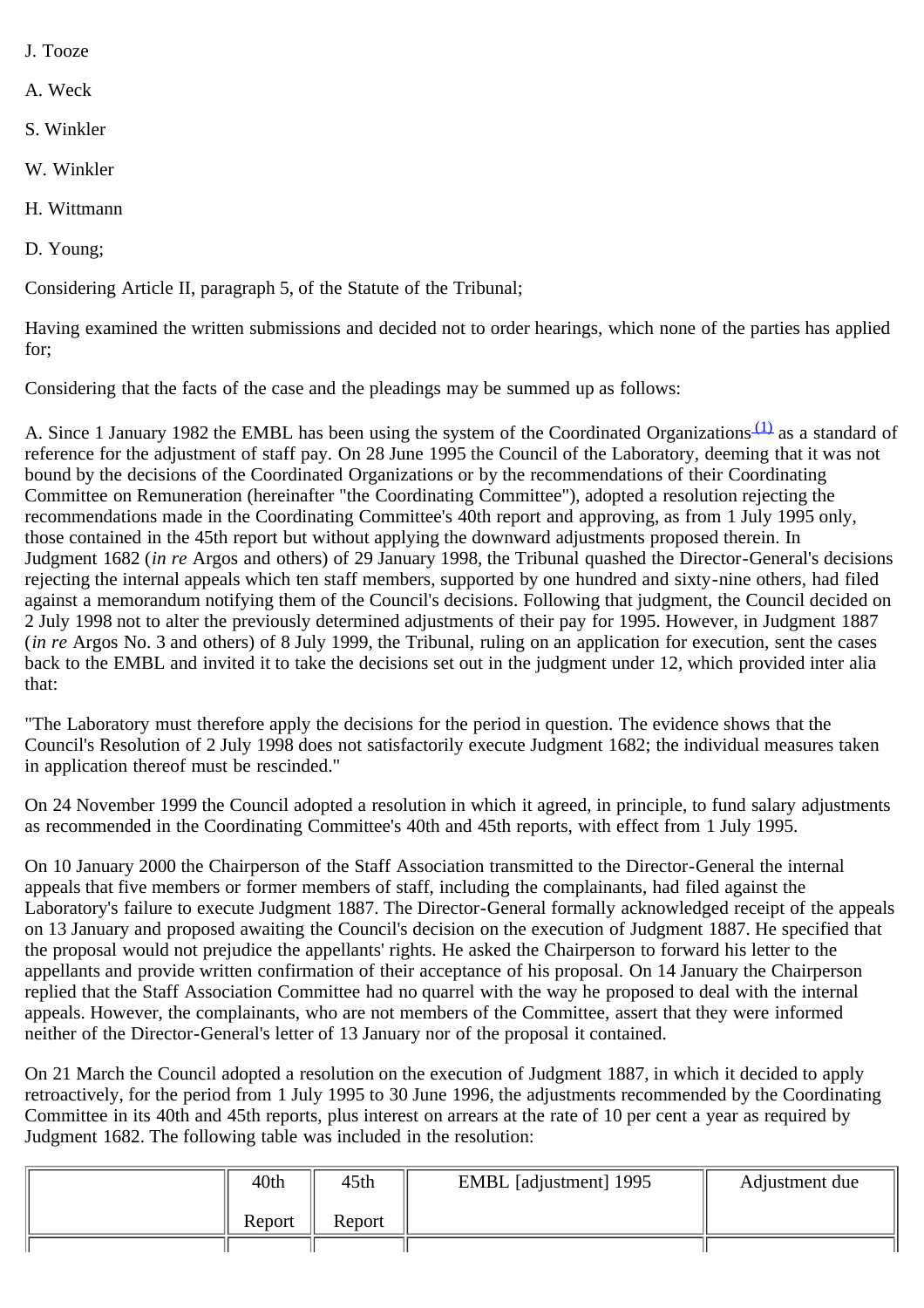| $\ $ France      | 1.9%               | 2 %<br>$-0.4$ .     | $0.0\%$ | 7 %             |
|------------------|--------------------|---------------------|---------|-----------------|
| $\theta$ Germany | %<br>$\sim$ $\sim$ | $0.3\%$             | 0.3 %   | %<br>$\sim$ . 1 |
| United Kingdom   | $.5\%$<br>.        | ∩<br>$\%$<br>$-0.1$ | $0.0\%$ | 3.4 %           |

In a written statement dated 29 March, the Director-General informed all staff of the Council's decision. He explained that the text of Judgment 1887 would give rise to significantly different interpretations. Two questions arose.

(a) First, should 1995 salaries be adjusted applying the indices recommended by the Coordinating Committee for that year (the option known as "salary adjustment"), or should they be increased to the level of salaries established by the Coordinated Organizations for 1995, which includes 1992-1994 increases not previously implemented in full by the EMBL (the option known as "salary level")? The Director-General observed that the Council was prepared to finance the first option, but that if the second option was adopted, the Laboratory itself would have to find the necessary resources. In the end, the Council chose the "salary adjustment" option.

(b) Secondly, should the increase in 1995 salaries be taken into account in determining the salaries for subsequent years (the so-called "consolidated" option), or should it be applied to 1995 only (the so-called "one-off" option)? The Director-General indicated that the "consolidated" option had been discussed in November 1999, but in Judgments 1912 (*in re* Berthet No. 2 and others) and 1913 (*in re* Dauvergne and others), delivered on 3 February 2000, the Tribunal had dismissed the complaints filed by staff members of the Laboratory challenging their pay slips for 1996 and 1997, and had stated that it had "no reason to conclude that the salary levels decided upon for the [years 1996 and 1997] jeopardise the basic conditions of employment to the preservation of which the complainants are entitled". The Council took those judgments into account and decided that the adjustment for 1995 would be applied only to that year and would not affect the level of remuneration in subsequent years. The Director-General emphasised that the Council's decision had been taken with the sole objective of executing the previous judgments on the "correct legal basis".

On 12 and 25 May the complainants filed internal appeals with the Director-General against the first individual applications of the Council's resolution. For Mrs Glöckner, this consisted of her pay slip for April 2000 and, for the other two complainants, their back pay for the period in question and the adjustment of their termination indemnities. By letters of 17 and 26 May 2000, the impugned decisions, the Director-General and the Administrative Director, who had delegated authority in the absence of the former, respectively rejected their appeals, but authorised them to go directly to the Tribunal.

B. Citing many excerpts from Judgments 1682 and 1887, the complainants contend that, in finding in favour of the complainants, the Tribunal was aware that they were claiming the alignment of the Laboratory's salary scales at 1 July 1995 with those of the Coordinated Organizations. Although they cannot now claim a retroactive salary increase for the period prior to 1995, as they have not challenged the Council decisions for that period, they are nevertheless entitled to a salary adjustment, as from 1 July 1995, that takes into account the adjustments recommended previously. They explain that the recommendations of the Coordinating Committee were based on the salary scales for the previous year, that is those incorporating the adjustments recommended previously. Consequently, if an adjustment recommended by the Coordinating Committee is not applied by the Laboratory, the level of the latter's salaries deviates by larger and larger amounts from those of the Coordinated Organizations, even if subsequent adjustments are granted in full, since they are applied to lower basic salaries. In the complainants' view, the use of the concept of indices rather than actual salary levels is misleading and in breach of Staff Regulation R 4 1.01 in its 1995 version. The resulting erosion in salaries substantially jeopardises the contractual balance between the EMBL and its staff and is therefore in breach of the Tribunal's ruling in Judgment 1913. This methodology does not meet the criteria recalled by the Tribunal in Judgments 1912 and 1913 which are necessary to secure results that are "stable, foreseeable and clearly understood". The complainants emphasise the recognised right of the staff of international organisations, as recalled in Judgment 1912, to receive a level of remuneration equal to that in countries where the salaries are highest.

The complainants contend that the adjustments granted for 1995 must be incorporated in all salary scales established since then. The Council's decision of 21 March 2000 to award the adjustment recommended for 1995 without taking it into account in determining the salary scales for subsequent years, the "one-off" option, is tantamount to reducing the scales at 1 July 1996 by the index applied on 1 July 1995. It therefore amounts to a retroactive decision to make a downward adjustment. That is certainly not what the Tribunal intended in Judgments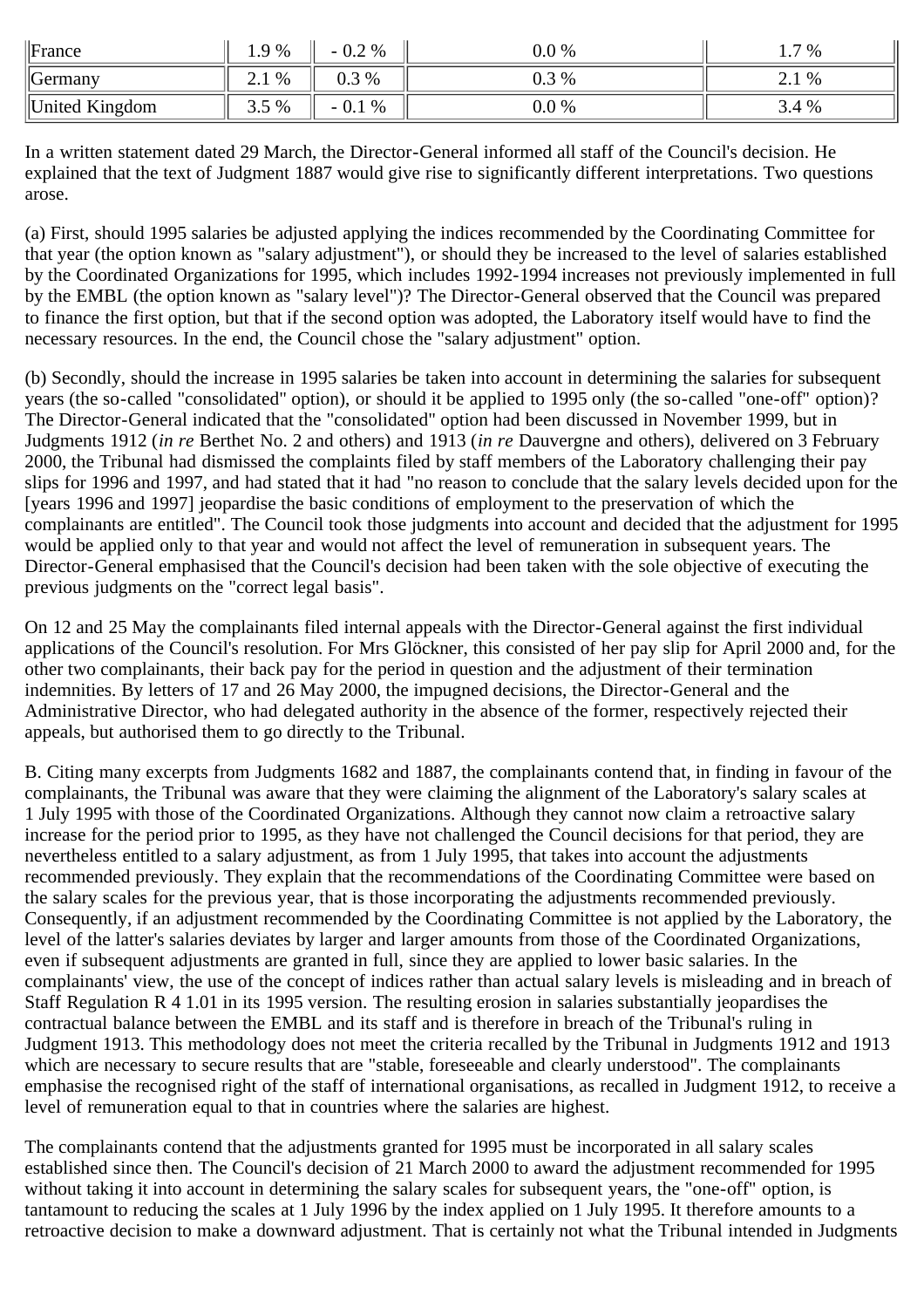1912 and 1913. Furthermore, those judgments cannot interfere with the execution of Judgments 1682 and 1887 by virtue of the authority of *res judicata*. Here again, the retroactive downward adjustment resulting from the Council's decision of 21 March 2000 cannot be considered as achieving results that are "stable, foreseeable and clearly understood". The complainants accuse the Laboratory's Council of acting in bad faith in interpreting the judgments of the Tribunal as it did and in restricting the adjustment of salaries to the period between 1 July 1995 and 30 June 1996.

The complainants have the following claims:

"(i) ... the differences in absolute monthly salary levels for corresponding grades and steps between the original EMBL 1 July 1995 scales (before modification according to EMBL Council's resolutions of 21 March 2000) and those resulting from their alignment with pay levels given in the 45th [Coordinated Organizations] report form the basis for back compensation to the complainants.

(ii) The back pay accumulated on a monthly basis must begin from 1 July 1995 (or the date of employment if later) and proceed to the present for current staff members or to the date of contract termination for former members with a leaving date between 1 July 1995 and the present.

(iii) All pertinent differences in leaving allowances, reinstallation grants, and indemnities at contract termination ... based on salary scales at the time of staff departure must be appropriately compensated according to (i) and (ii) above.

(iv) Pensioners whose incomes are based on the EMBL salary scales as explained in Annex R.E.1 of the EMBL Regulations ... should also be appropriately compensated according to (i) and (ii) above.

(v) Interest at 10% per annum should be given on all sums due from 1 July 1995 to 31 December 1999 and interest at 20% per annum on all sums due from 1 January 2000 to the present.

(vi) All compensatory amounts requested above should be decreased by that already paid according to EMBL Council Resolutions of 21 March 2000.

(vii) All compensation given by the EMBL according to the Council resolution of 21 March 2000 must accordingly be declared insufficient with respect to Judgments 1682 and 1887.

(viii) A sum the Tribunal thinks fit in the circumstances shall be awarded to cover administrative and counsel costs, courier postage and telephone."

C. In its reply the Laboratory recalls that in Judgment 1682, under 3 and 4, the Tribunal explicitly refused to review the decisions taken by the Council prior to 1995 because they were not challenged in time. The EMBL contends that the complainants' claim in the present case, that the Council apply the adjustments recommended prior to 1995, is an attempt to reverse the Tribunal's judgment. The rule against retroactivity, which is based on the principle of legal certainty, requires that decisions which have not been challenged through the proper procedures are final and beyond challenge. Judgment 1682 also found that the Council was not bound to grant all the adjustments recommended by the Coordinated Organizations. Moreover, in Judgment 1329 (*in re* Ball and Borghini), in dismissing the complainants' claims, the Tribunal indicated that to allow previously granted pay adjustments to be challenged "would mean that in a matter as delicate as setting and adjusting staff pay appeal would lie *sine die* against past decisions".

The Laboratory also recalls that the Council has never been under the obligation to align EMBL salary scales with those of the Coordinated Organizations. The decisions of the latter serve only as a guide. The Tribunal's judgments do not oblige the Laboratory to adjust the salaries for 1995 based on all the previous recommendations of the Coordinating Committee. The defendant observes that if the "salary level" option advocated by the complainants were to be adopted, the financial implications for EMBL would be "catastrophic".

With regard to the selection of the "one-off" adjustment option, i.e. the application of salary adjustments for 1995 without follow-on consequences for the level of salaries in subsequent years, the Laboratory recalls that in Judgment 1682 the Tribunal stated that "[t]he decisions taken by the Laboratory each year on pay fully supersede earlier ones". Moreover, in Judgments 1912 and 1913 the Tribunal expressly stated that the salary levels decided upon for 1996 and 1997 did not jeopardise the basic conditions of employment of the staff. In the view of the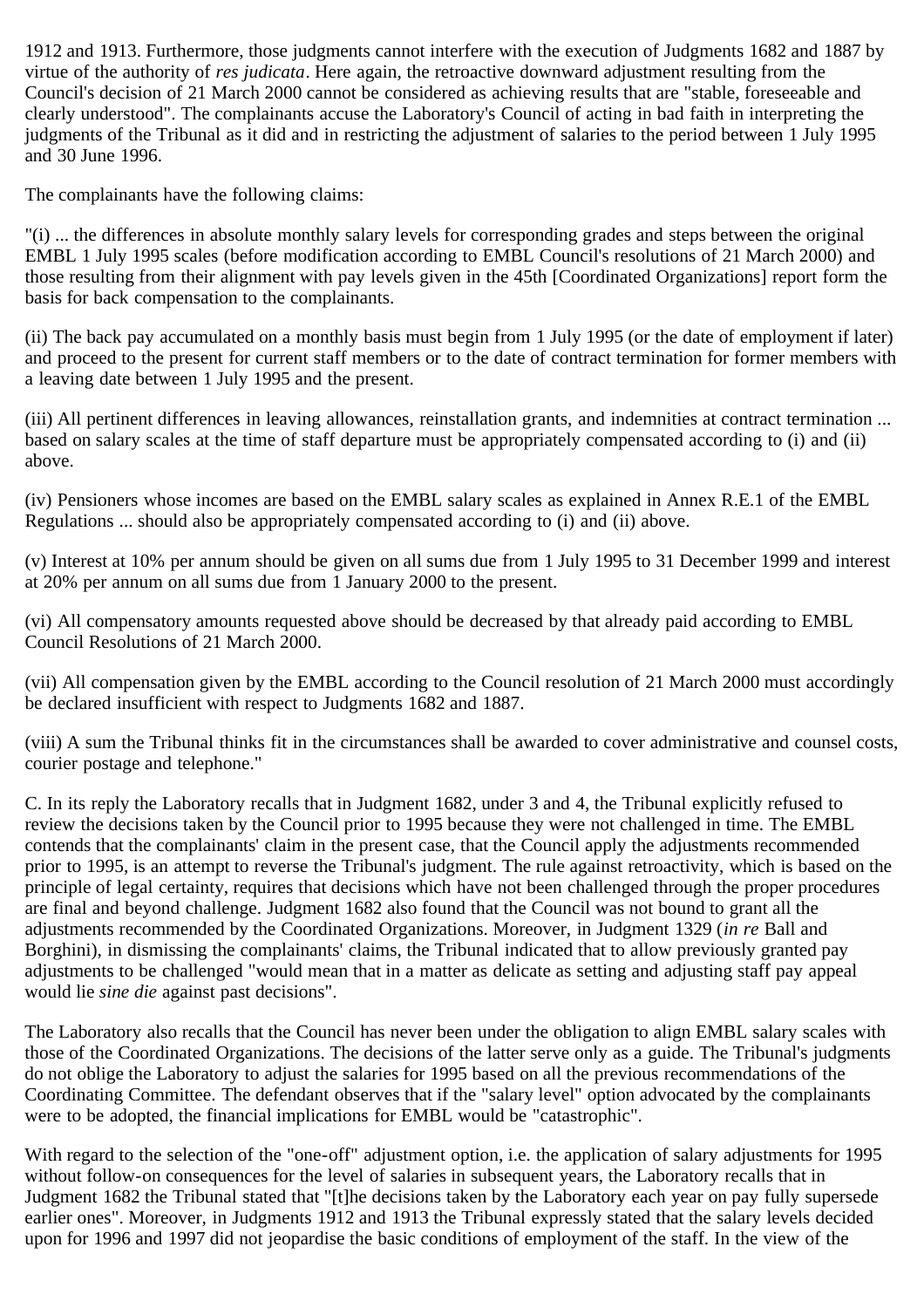EMBL, the complainants' claims therefore amount to an attempt to revise those judgments.

D. In their rejoinder the complainants contend that if the adjustments granted for 1995 were not incorporated in the salary scales for 1996, it would be impossible to maintain staff purchasing power which, as recognised in Judgment 1887, under 10, Article R 4 1.01 of the Staff Regulations then in force. The Tribunal also states under 10 that "[i]n cases where a previous adjustment was not high enough to maintain the level yielded by the methodology of the Coordinated Organizations, the staff can claim the shortfall when a new adjustment is made" and that "while the complainants could not seek a retroactive salary increase for a period for which they had not challenged their pay slips, they could do so for the material period 'in keeping with the principles they rely on'". The complainants contend that those principles include the maintenance of purchasing power. Although endeavouring to minimise the importance of that paragraph, the Laboratory has never proposed a different interpretation of it.

The complainants recall that Judgments 1682 and 1887 found that, while the Laboratory was not under an obligation in 1995 to align the salary scales of its staff with those of the Coordinated Organizations, it did have a duty to provide proper reasons for its decision. However, the EMBL has never provided explanations other than financial considerations, which are specifically excluded by those judgments. Accordingly, the complainants say, the financial consequences cited by the Laboratory in its reply may not be relied on to justify the non-alignment of the salary scales. They point out in this connection that in 1995 the external auditors recommended that future budget plans should include outlays for settling possible salary disputes.

According to the complainants, the argument that Judgments 1912 and 1913 justify the downward adjustment in 1996 resulting from the failure to incorporate the 1995 adjustments is in contradiction with the ruling in those judgments, under 18 and 17 respectively, that the possibility of a downward adjustment could be examined only if such an adjustment had occurred, which was not then the case. The complainants submit that the Council's decision is in breach of the principles of equality of treatment, good faith and non-retroactivity.

E. In its surrejoinder the Laboratory reaffirms that Judgments 1682 and 1887 only require it to "apply the decisions for the period in question", or in other words to apply only the adjustments recommended in the 40th and 45th reports of the Coordinating Committee. The terms of Judgment 1887 under 10 do not give the staff a right of appeal *sine die* against salary decisions: that would offend against the principle of legal certainty and Staff Regulation R 4 1.01.

With regard to the rejection of the so-called "consolidated" option, the Laboratory refers to Judgments 1912 and 1913, in which the Tribunal reaffirmed that international civil servants do not have an acquired right to automatic indexing of their salaries. Lastly, the alleged breaches of the principles of equality of treatment, good faith and nonretroactivity have, in the EMBL's view, already been rejected by the Tribunal in the above judgments. If decisions on salary adjustments for subsequent years had been dependent on the implementation of Judgment 1887, the Tribunal would certainly have so indicated, rather than finding that they were in accordance with the principles of international civil service law.

## CONSIDERATIONS

1. The complainants are staff members or former staff members of the European Molecular Biology Laboratory (EMBL). They are challenging the first individual applications of a resolution adopted by the EMBL Council on 21 March 2000. The resolution was intended to execute Judgments 1682 (*in re* Argos and others) and 1887 (*in re* Argos No. 3 and others). However, citing breach of *res judicata* and good faith, the complainants appealed, claiming full restoration of their rights or else authorisation to go straight to the Tribunal. By letters of 17 and 26 May 2000, they were informed that their appeals had not been allowed, but that they were authorised to take their case directly to the Tribunal.

2. For a proper understanding of the issues raised by the complainants, it is necessary to go back to the dispute between the EMBL and some of its staff since 1995 and to examine the judgments already delivered by the Tribunal on the matter.

3. In Judgment 1682, delivered on 29 January 1998, ruling on complaints by staff members challenging the level of the salaries that they had received from 1 July 1992 until the end of 1995, the Tribunal dismissed claims against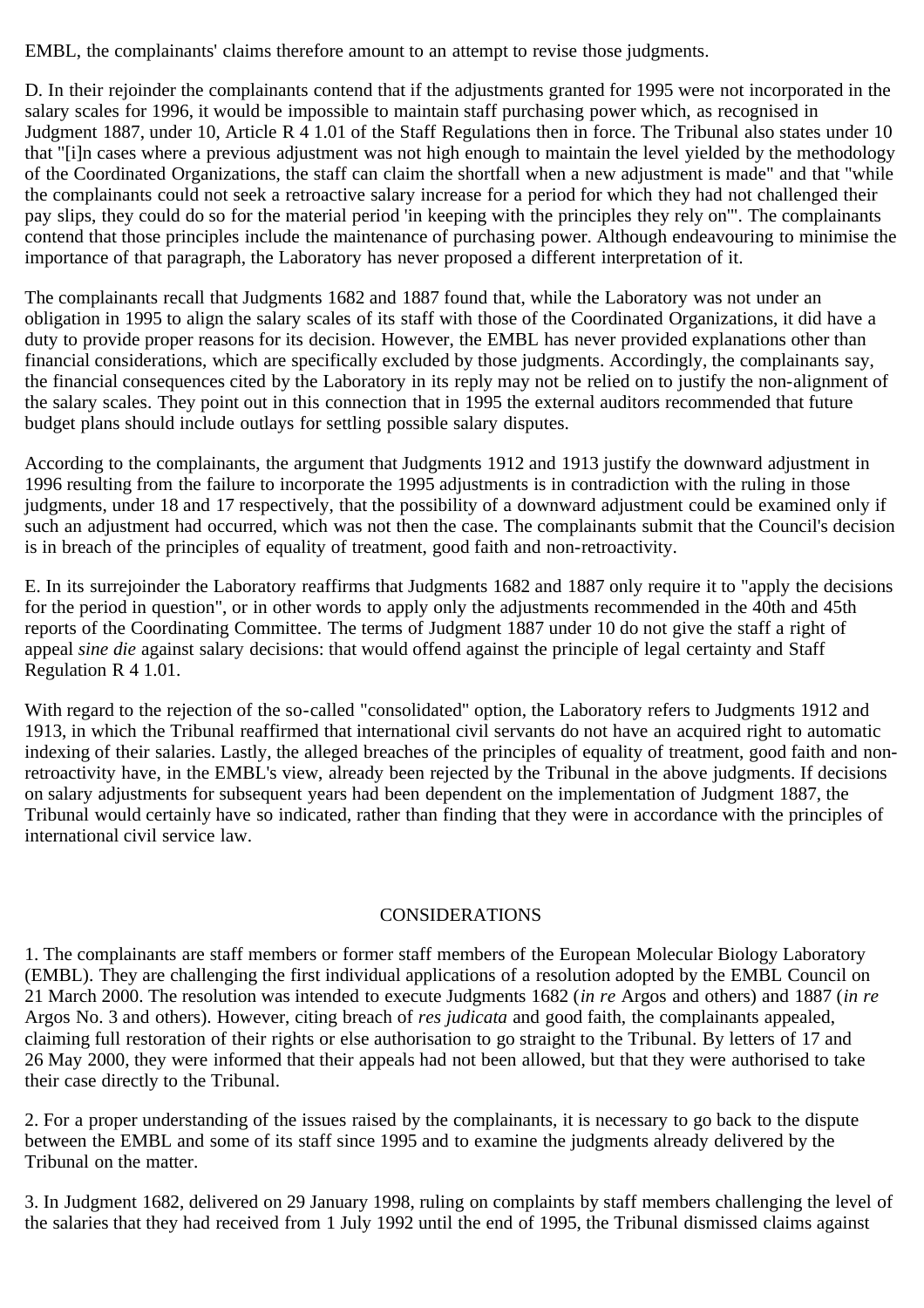decisions taken prior to 1995. However, it allowed as both receivable and well-founded the claims challenging the decisions not to award salary adjustments for 1995. It found that, in breach of Article R 4 1.01 of the Staff Regulations, in the version then in force, the Laboratory had not paid any heed to the adjustment rates recommended by the Coordinated Organizations, whose decisions should have served as a "guide". The Tribunal sent the complainants back to the EMBL for re-examination of their entitlements to a salary adjustment for 1995.

4. At its session of 2 July 1998, after re-examining the situation, the EMBL Council decided to maintain the adjustments decided upon, which did not take into account the adjustments recommended in the 40th report of the Coordinated Organizations. In Judgment 1887 delivered on 8 July 1999, ruling on two applications for execution, the Tribunal found that the Council's resolution did not satisfactorily execute Judgment 1682 and once again sent the cases back to the EMBL.

5. In Judgments 1912 (*in re* Berthet No. 2 and others) and 1913 (*in re* Dauvergne and others), delivered on 3 February 2000, the Tribunal ruled on complaints challenging the adjustments granted by the EMBL for 1996 and 1997. In dismissing those complaints, the Tribunal found that the EMBL had applied the provisions of Staff Regulation R 4 1.01 and Annex R.A.1 in their new versions, which state that the index calculated according to the procedure of the Coordinated Organizations shall be used as an "orientation". It also found that, while it was regrettable that the Laboratory had not adopted a more precise methodology for adjusting salaries, its application in that instance had neither offended against the principles of international civil service law nor had it jeopardised the basic conditions of employment which the complainants were entitled to have maintained.

6. It was shortly after being informed of those judgments that the Council thought it could adopt a resolution, the one of 21 March 2000, applying the adjustments recommended in the 40th and 45th reports of the Coordinated Organizations, but limiting its application to salaries for the period between 1 July 1995 and 30 June 1996 and supplementing the amounts due with annual interest of 10 per cent.

7. In challenging the first individual applications of the resolution of 21 March 2000, the complainants contend, first, that the resolution does not satisfactorily execute the Tribunal's ruling for the period between 1 July 1995 and 30 June 1996 and, secondly, that the Laboratory was wrong to confine its decision to the period up to 30 June 1996, without applying its effects to the following two periods. The Laboratory retorts that it did execute Judgments 1682 and 1887 properly and that the complainants' claims for 1996 and 1997 are *res judicata*, having been addressed in Judgments 1912 and 1913.

8. On the first point, the Laboratory is undoubtedly right. Contrary to the complainants contentions, Judgments 1682 and 1887 did not oblige the Laboratory to align the salaries of EMBL staff in 1995 with those of the staff covered by the system of the Coordinated Organizations. As the Tribunal found in Judgment 1682, confirming the precedent in Judgment 1329 (*in re* Ball and Borghini), a line of argument cannot be entertained that would allow appeals to lie *sine die* against past decisions in a matter as delicate as the setting and periodic adjustment of staff pay. The issue on which the Tribunal ruled in Judgment 1682 was not whether, prior to 1995, the EMBL's decisions on pay had taken into account the decisions of the Coordinated Organizations. It merely concerned the lawfulness of the adjustments decided for 1995 in relation to the previous level of salaries. In the end, the recommendations of the 40th and 45th reports of the Coordinated Organizations were endorsed, which is in conformity with the Tribunal's ruling in Judgment 1682, as further developed in Judgment 1887. The Laboratory is right that it did not have to review all the salary scales applicable in 1995 to take into account the earlier decisions of the Coordinated Organizations.

9. Less clear-cut is the issue of whether the benefit of the adjustment granted in the resolution of 21 March 2000 should be limited to the period between 1 July 1995 and 30 June 1996. Admittedly, that was the only period material to the complainants' claims on which the Tribunal ruled in Judgments 1682 and 1887. But clearly, the salary scales resulting from this adjustment should have served as a basis for subsequent adjustments. However, this was not the case and although the Laboratory paid the staff concerned the amounts that they would have received for the period in question if their salaries had been properly adjusted, it retroactively took as a basis for the new adjustments for 1996 and 1997 the salary scales in force prior to the adjustment made as a result of Judgments 1682 and 1887. It is easy to understand why the Laboratory acted in this way. The decisions taken by the Laboratory's Council were in fact taken on 17 December 1996 for the year 1996 and on 12 December 1997 for the year 1997; at those dates the Tribunal's judgments concerning the adjustments for 1995 had not yet been delivered. But the Laboratory's retroactive reconstitution of the adjustments had the paradoxical effect of limiting the application of the EMBL staff's improved salary scales to a single year, and of reducing their salary levels - if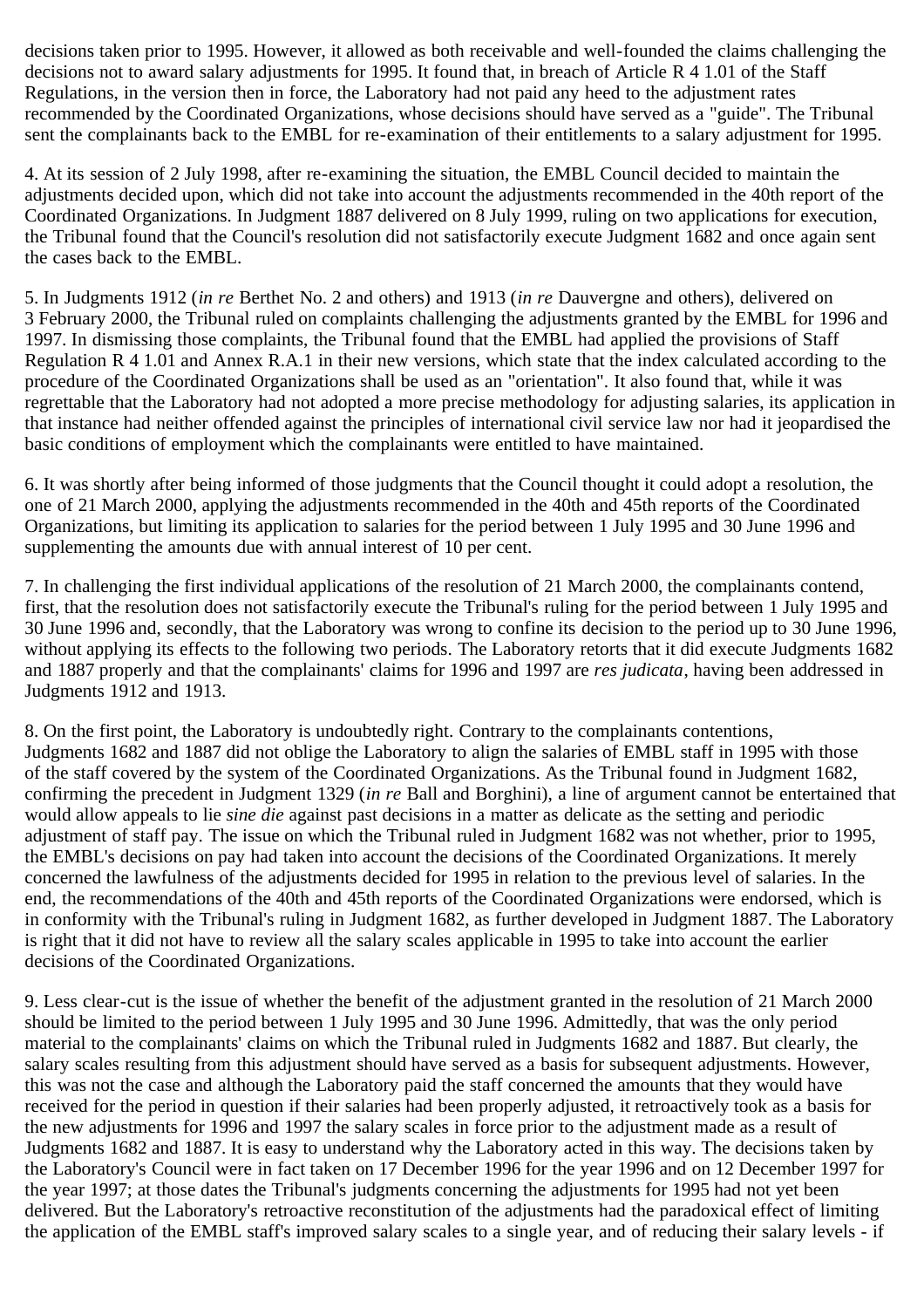one discounts the subsequent adjustments - after 30 June 1996. The result is an impairment of rights: staff are entitled to expect that any adjustments to their pay will be made on the basis of the salary scales which were established lawfully for the period preceding the adjustment.

10. In rebuttal the Laboratory contends that in Judgments 1912 and 1913 the Tribunal dismissed complaints challenging the adjustments adopted for 1996 and 1997 and that those decisions are *res judicata* and so beyond challenge.

11. The Tribunal recalls in this respect that the judgments dismissing the above complaints carry the authority of *res judicata* only in respect of the matters under dispute, namely the lawfulness of the adjustment rate, not the salary scales. The lawfulness of the measures taken by the EMBL was appraised in the light of the circumstances prevailing when the Council took its decision, and of the complainants' pleas. But the resolution of 21 March 2000 has created a new situation to which the complainants may legitimately react, particularly as in Judgments 1912 and 1913 the Tribunal reserved judgment on any downward adjustments the EMBL might decide on. Without going into the allegation of bad faith, the Tribunal finds that the Laboratory was bound to give all due effects to a decision it had itself taken to change the salary scales for 1995. Accordingly, and notwithstanding Judgments 1912 and 1913, the complainants are right to claim that the adjustments granted for the period up to 30 June 1996 by the resolution of 21 March 2000 should be maintained beyond that period, and that subsequent adjustments of their pay should be recalculated as from 1 July 1996 on the basis of the amended salary scales that should have been in force at that date in view of the adjustments introduced by the above resolution. The amounts due to the complainants as a result of the adjustments that the Laboratory must make shall bear interest at 8 per cent a year from the due date of each additional amount of salary. The same amounts shall be paid to the complainants and interveners who have left the Laboratory, calculated up to their date of departure and taking into account the measures which must be taken as a result of this judgment for the determination of their allowances, grants and indemnities at the end of their service.

12. Since their complaints succeed in part, the complainants are entitled to costs, which the Tribunal sets at a total of 4,000 euros.

## DECISION

For the above reasons,

- 1. The challenged decisions are set aside.
- 2. The case is sent back to the Laboratory for new decisions in accordance with 11 above.
- 3. The Laboratory shall pay the complainants a total of 4,000 euros in costs.
- 4. Their other claims are dismissed.

In witness of this judgment, adopted on 3 May 2001, Mr Michel Gentot, President of the Tribunal, Miss Mella Carroll, Vice-President, Mr Jean-François Egli, Judge, Mr Seydou Ba, Judge, Mr James K. Hugessen, Judge, Mrs Flerida Ruth P. Romero, Judge and Mrs Hildegard Rondón de Sansó, Judge, sign below, as do I, Catherine Comtet, Registrar.

Delivered in public in Geneva on 12 July 2001.

*(Signed)*

Michel Gentot

Mella Carroll

Jean-François Egli